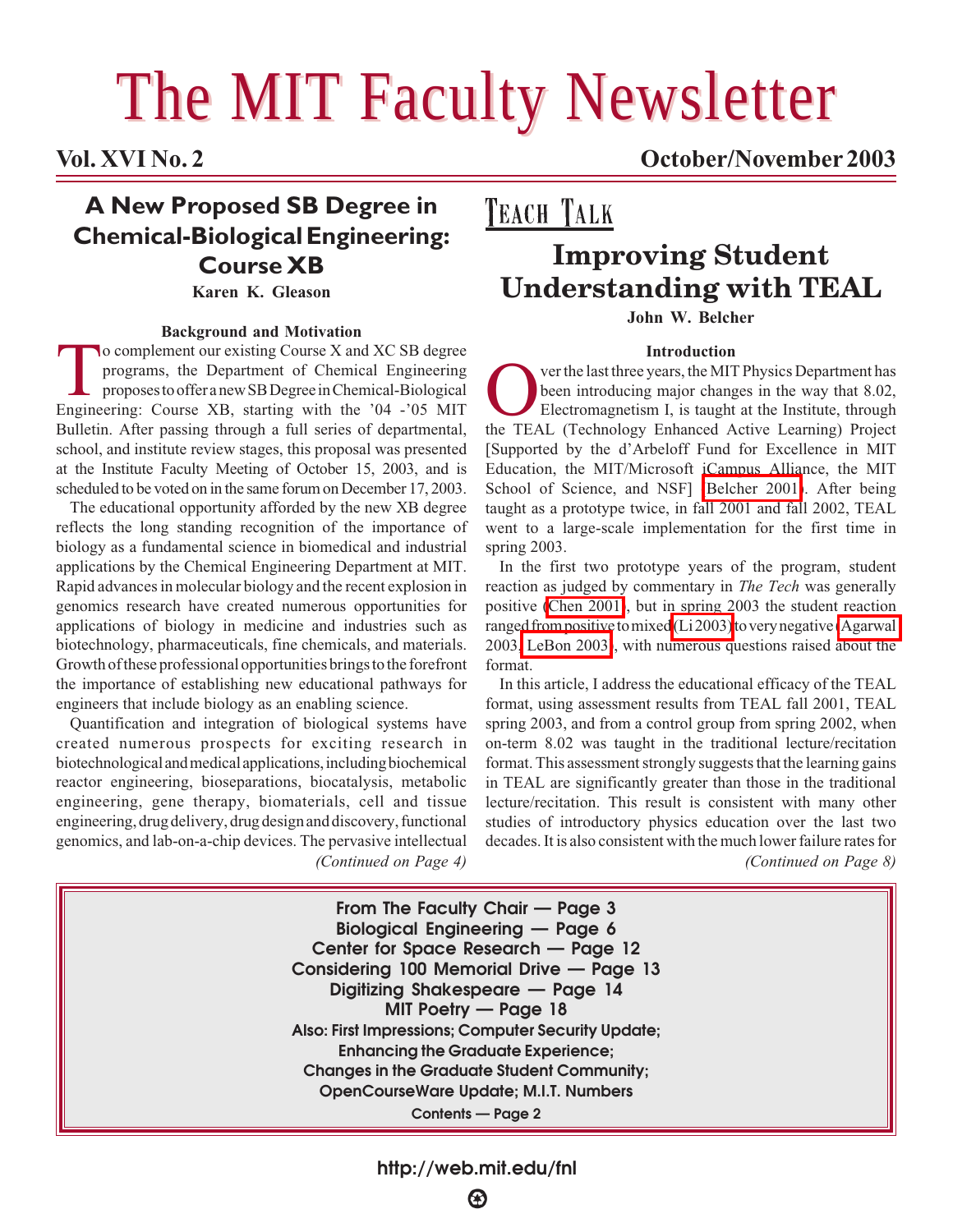# **Improving Student Understanding with TEAL**

*Belcher, from Page 1*

the spring 2003 8.02 (a few percent) compared to 8.02 failure rates in recent years (from 7% to 13%).

I also discuss, with hindsight, the missteps we made in the transition from the prototype course to the mainline course in spring 2003 that contributed to the adverse student reaction. Many of these missteps had to do with insufficient training of *both* students and instructional staff for teaching and learning in this new format. The major lessons of the TEAL experience for educational innovation at the Institute are: (1) any serious educational reform effort at MIT must be accompanied by a robust assessment effort; and (2) any move from small-scale innovation to large-scale implementation requires careful thought about a number of design issues, and training.

#### **Motivations for Change**

The TEAL format is centered on an "interactive engagement" approach, merging lecture, recitations, and desktop laboratory experience into a technologically and collaboratively rich experience. It is taught in a highly interactive, hands-on environment, with extensive use of networked laptops in a classroom especially designed for this approach (the d'Arbeloff Classroom, 26- 152). We are not the first to try this format. "Studio Physics" loosely denotes a format instituted in 1994 at Rensselaer Polytechnic Institute by Jack Wilson. This pedagogy has been modified and elaborated on at a number of other universities, notably in NCSU's *Scale-Up* program under Robert Beichner. We have expanded on the work of others by adding a large component centered on active and [passive visualizations of electromagnetic](http://evangelion.mit.edu/802teal3d/) phenomena.

What is the motivation for this transition to such a different mode for teaching introductory physics? First, the traditional lecture/recitation format for teaching 8.01 and 8.02 has had a 40-50% attendance rate, even with spectacularly good lecturers (e.g., Professor Walter Lewin), and a

10% or higher failure rate. Second, there have been a range of educational innovations in teaching freshman physics at universities other than MIT over the last few decades that demonstrate that any pedagogy using "interactive engagement" methods results in higher learning gains as compared to the traditional lecture format (e.g., see Halloun and Hestenes 1985, Hake 1998, [Crouch and Mazur 2001\)](http://web.mit.edu/jbelcher/www/TEALref/Crouch_Mazur.pdf), usually accompanied by lower failure rates. Finally, the mainline introductory physics courses at MIT do not have a laboratory component. This is quite remarkable – to my knowledge MIT is the only major educational institution in the United States without a laboratory component in its mainline introductory physics courses. The motivations for moving to the TEAL format were therefore to increase student engagement with the course by using teaching methods that have been successful at other institutions (including Harvard, see [Crouch and Mazur 2001\)](http://web.mit.edu/jbelcher/www/TEALref/Crouch_Mazur.pdf), and to reintroduce a laboratory component into the mainline physics courses after a 30 year absence.

#### **The TEAL Format Spring 2003**

In the TEAL classroom, nine students sit together at a round table, with a total of 13 tables. In five hours of class per week (two two-hour sessions and one one-hour problem-solving session led by graduate student TAs ), the students are exposed to a mixture of presentations, desktop experiments, and collaborative exercises. The course was broken down into six sections. A physics faculty member, assisted by a physics graduate student, an upper-level undergraduate who had previously taken the course, and a member of the Physics Demonstration Group, taught in each section. In spring 2003, Professors Wit Busza, Michael Feld, Eric Hudson, David Litster, Ernest Moniz, Jr., and Dr. Justin Kasper led the six sections of 8.02.

Students were assigned to groups of three and remained in those groups for the entire term. In the two prototype versions of the course, we assigned students to groups based on their score on an electromagnetism pre-test, discussed below, using heterogeneous grouping (i.e., each group contained a range of student backgrounds as measured by the pre-test score). In spring 2003, because of the logistics of dealing with over 500 students, we assigned students to groups randomly. The grade in spring 2003 was based on: inclass activities, desktop experiment summaries, and worksheets; standard weekly problem sets; questions about reading assignments that were turned in electronically before each class; three one and one-half hour exams; and a final. Three-quarters of the tests were made up of the standard "analytic" problems traditionally asked in 8.02; one-quarter of the tests were made up of multiple-choice conceptual questions similar to questions asked in class and on the pre- and posttests. Students typically score lower on these multiple-choice questions because they test concepts that may not be well understood, and because there is no partial credit.

The course was not curved. In other words the cut-lines for the various letter grade boundaries were announced at the beginning of the term. Because collaboration is an element, it was important the class not be graded on a curve, either in fact or in appearance, to encourage students with stronger backgrounds to help students with weaker backgrounds. Also, the cutlines in the course were set in such a way that a student who consistently did not attend class could not get an A. This was a deliberate policy to encourage attendance, based on the belief that at least part of the reason for the traditionally high failure rates in 8.02 is the lack of student engagement with the course.

#### **Successes and Failures in the Large-Scale Implementation**

In many ways we were pleased with the results of the large-scale implementation

*(Continued on next page)*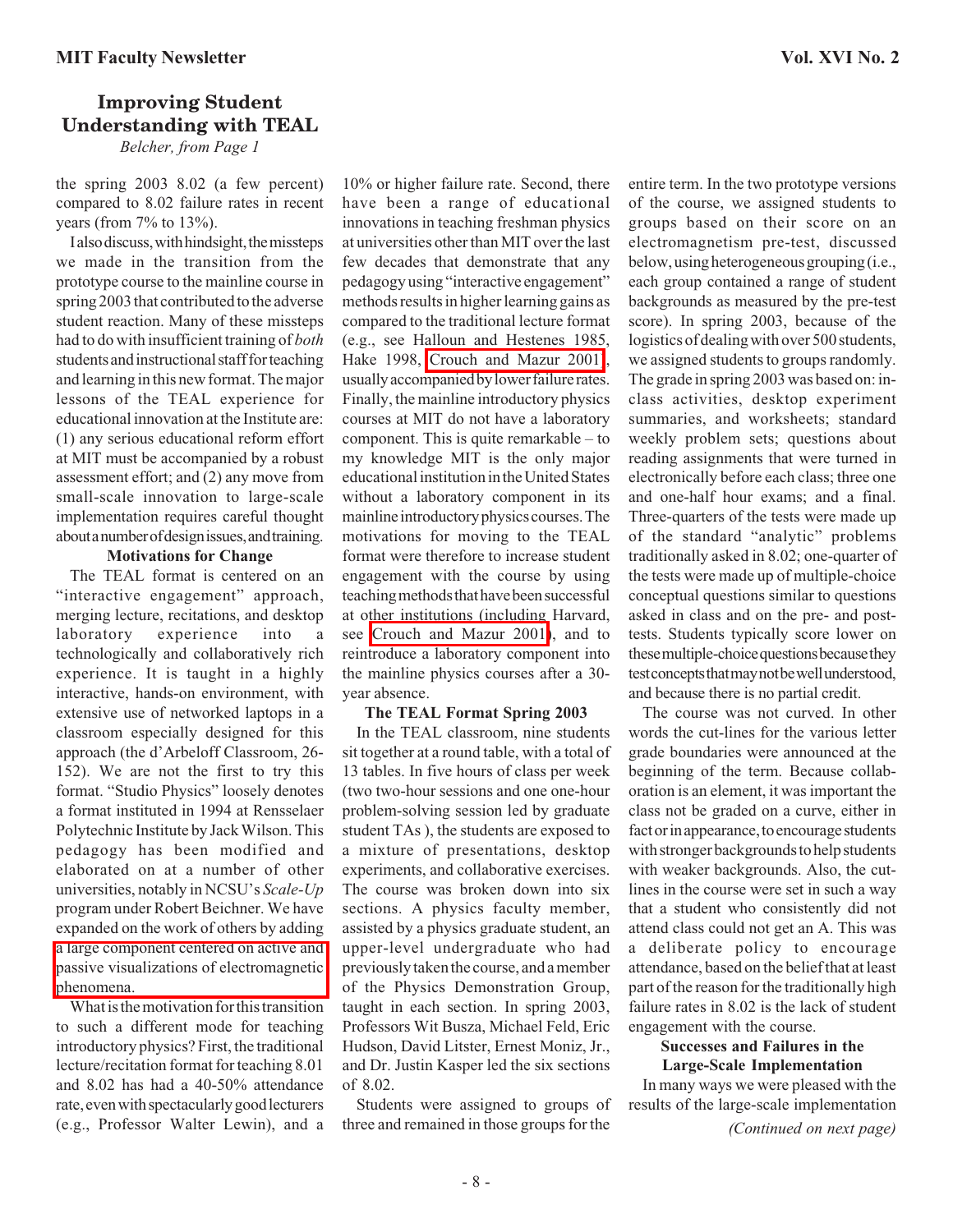# **Improving Student Understanding with TEAL**

*Belcher, from preceding page*

of TEAL in the spring of 2003. The physics faculty teaching the course felt that students were learning more with this new method of instruction than in the traditional lecture/ recitation format. This feeling was borne out by our detailed assessment results, [see "TEAL Assessment and Evaluation," Page 10]. To summarize those results, the learning gains in TEAL spring 2003 by standard measures are about twice those in the traditional lecture/recitation format. The fact that interactive-engagement teaching methods produce about twice the average normalized learning gains when compared to traditional instruction replicates the results of many studies obtained at other universities, including Harvard.

However, what was disappointing was that much of the student reaction to the course in spring 2003 was mixed to negative. The CEG overall course score for spring 2003 was 3.7/7.0, a very low ranking. What accounts for this glaring discrepancy between learning gains and student satisfaction with the spring 2003 course?

In hindsight, there were a number of missteps we made that contributed to this situation. For example, our prototypes were taught in off-term 8.02. Two-thirds of the population in off-term 8.02 consisted of upper-class students who had failed either 8.01 or 8.02 in their freshman year, and one-third of the population consisted of freshmen who had received credit for 8.01, most of whom had an excellent high school physics background including an introduction to electromagnetism. In any case, almost all of our students in the prototype course had seen the material before at some level, and thus had some comfort level with it. This was not the case in spring 2003, when some students entering the course had never seen the material before. Our introductory material did not take this into account, and thus many of these students felt lost at the beginning of the course.

To compound this error, we used group work extensively in class, and although in the prototype courses we grouped according to background (that is, every group had a range of prior knowledge based on the pre-test), in spring 2003 we simply assigned students to groups randomly, because we thought the spring population was more uniform in its background than the fall term course, and because we did not think we could make heterogeneous assignments in a timely way with 550 students. The result was that some of our groups consisted entirely of students who had never seen the material before. A frequent student complaint in our focus groups and in the course surveys was that "the blind can't lead the blind" in group work, and the more homogeneous grouping on our part certainly contributed to that reaction. It also contributed to the perception of the students that they were not learning enough in class because of the emphasis on students teaching themselves. Students complained they felt they did most of their learning outside class, and only came to class because they knew class participation was part of their grade.

Another factor was that the sections in spring 2003 were led by faculty who had never taught in this format before. The prototype courses were taught by Peter Dourmashkin and myself. Although we did train the faculty in the teaching methods in the course, with hindsight our training was not thorough enough to prepare them for the new environment in the d'Arbeloff Classroom, both in terms of the technology in the room and the teaching methods used in "interactive engagement." In particular, we provided to the teaching staff PowerPoint presentations for the material to be covered in a given class, and many students felt that the section leaders went through this material too rapidly. They preferred more traditional board work, which moderates the pace of the presentation of material.

Moreover, we did not do enough training of the student groups themselves in collaborative work. Ideally, collaborative work is a positive experience for everyone in the group – the students with poorer backgrounds can learn from more advanced peers who have recently struggled with the same concepts, and the students who have stronger backgrounds find that the best way to clarify one's understanding of material is to explain it to others. But to function in this way instructors need to train students to understand the purpose of group work. We did not do a good job of setting out the mechanics of group work, and in particular we did not set up mechanisms for corrective action for groups that were not working.

Finally, many students did not find the experiments useful – they were unsure of what they were supposed to learn from them, and the length of the experiments was such that frequently students did not have a chance to finish them.

#### **Future Directions**

Because the TEAL Project has had a robust assessment effort from the outset, we have been able to understand and document the successes and failures of the implementation over the course of the last three years, and to learn from them. For TEAL to succeed in the long term, it is crucial we improve the learning environment for the students. In particular, since we feel that class attendance is a central part of this teaching method, we must structure the course so that coming to class is seen by the students as a profitable use of their time. The changes we plan to make in the future are: (1) heterogeneous grouping, and more training of students in collaborative methods; (2) more extensive training for course teaching staff, both section leaders, graduate student TAs, and undergraduate TAs; (3) an increase in numbers of the course teaching staff (students felt we were understaffed during class); (4) fewer experiments that are better *(Continued on next page)*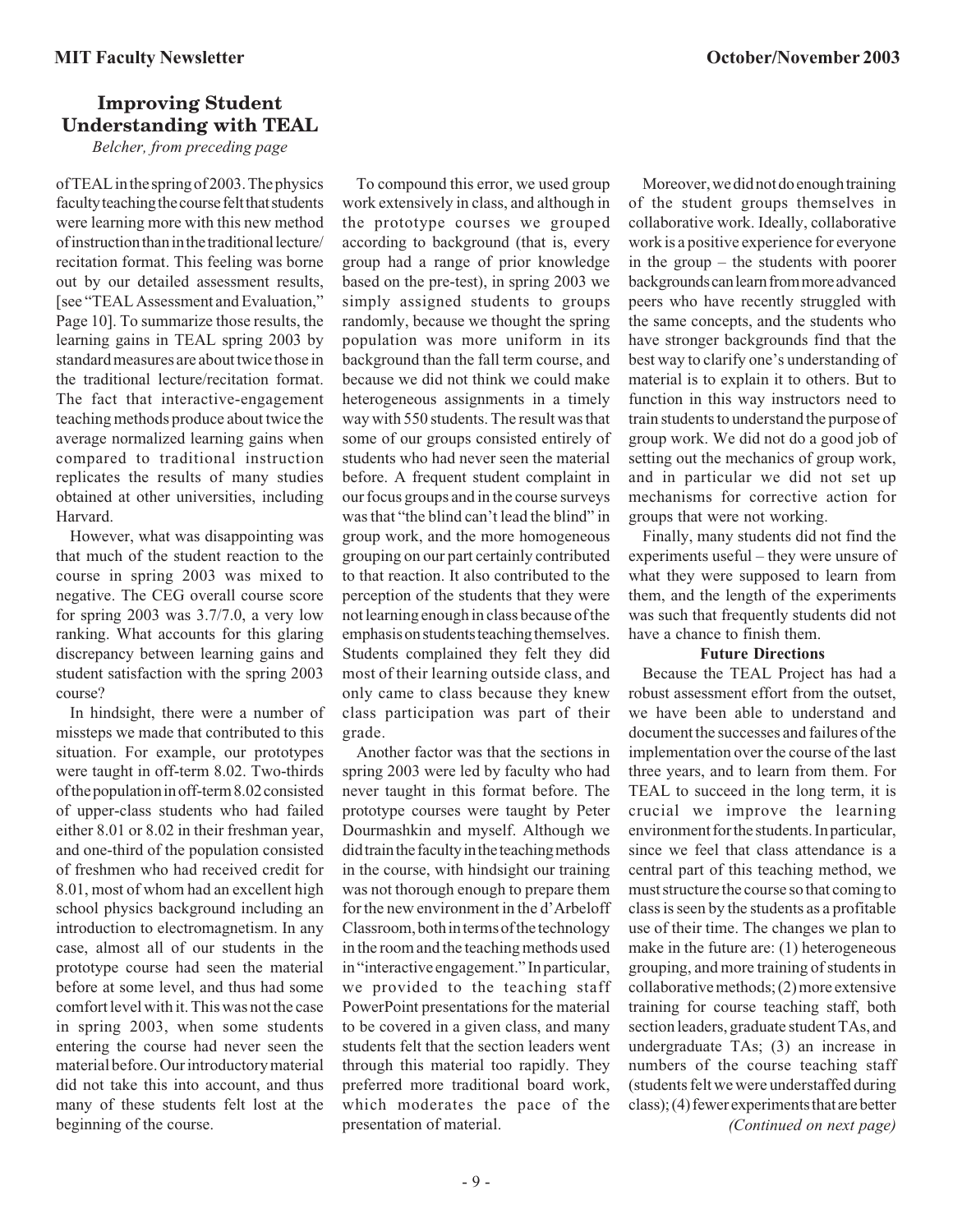### **Improving Student Understanding with TEAL**

*Belcher, from preceding page*

explained and better integrated into the course material; (5) better planning of individual classes to break our active learning sessions into smaller units that can be more closely overseen by the teaching staff.

The lessons of the TEAL experience thus far for educational innovation at the Institute are first, that any serious educational reform effort at MIT must be accompanied by a robust assessment effort. One needs some quantitative measure of the effectiveness of instruction to gauge whether the innovation is actually producing results that are superior to or equal to what it is replacing. Second, as is well known in educational circles, the most perilous part of any innovation is the attempt to move from small-scale innovation to large-scale implementation. With hindsight, we feel that our major misstep in this transition was not training course personnel and students adequately to prepare them for this new method of teaching.✥

*[John W. Belcher can be reached at jwb@mit.edu]*

[Agarwal, A. 2003.](http://www-tech.mit.edu/V123/N16/arun16.16c.html) "The Real Deal on 8.02 TEAL" *The Tech* 123(16); online at <http://www-tech.mit.edu/V123/N16/ arun16.16c.html>.

[Belcher, J.W. 2001.](http://web.mit.edu/jbelcher/www/TEALref/PhysicsNewsLetter.pdf) "Studio Physics at MIT," MIT Physics Newsletter, Fall 2001, online at < http://web.mit.edu/jbelcher/ www/TEALref/PhysicsNewsLetter.pdf>.

[Chen, V. 2001. "](http://the-tech.mit.edu/V121/N54/54_teal.54n.html)TEAL Project a Success; May Expand Next Year," *The Tech* 121(54); online at <http://the-tech.mit.edu/ V121/N54/54\_teal.54n.html>.

[Crouch, C. H. and E. Mazur. 2001.](http://web.mit.edu/jbelcher/www/TEALref/Crouch_Mazur.pdf) "Peer Instruction: Ten years of experience and results," *Am. J. Phys.* 69 (9), 970-977; online at <http://web.mit.edu/jbelcher/ www/TEALref/Crouch\_Mazur.pdf >.

[Dori, Y. J., and J. Belcher. 2004.](http://web.mit.edu/jbelcher/www/TEALref/dori.pdf) "Improving Students' Understanding of Electromagnetism through Visualizations - A Large Scale Study", Paper submitted to the 2004 NARST Annual Meeting – the National Association for Research in Science Teaching Conference, Vancouver. Online at **<**http://web.mit.edu/jbelcher/ www/TEALref/dori.pdf**>**.

Dori, Y. J. & J. Belcher. 2003. "How does technology- enabled active learning affect students' understanding of scientific concepts?" Paper submitted *to Journal of the Learning Sciences* <http:// [www.cc.gatech.edu/lst/jls/>](http://www.cc.gatech.edu/lst/jls/).

[Hake, R. R. 1998.](http://web.mit.edu/jbelcher/www/TEALref/hake.pdf) "Interactiveengagement vs. traditional methods: A six-thousand-student survey of mechanics test data for introductory physics courses," *Am. J. Phys.* 66 (1)**:** 64-74 ; Online at **<**http://web.mit.edu/jbelcher/www/ TEALref/hake.pdf**>**.

Halloun, I. and D. Hestenes, "The initial knowledge state of college physics students," *Am. J. Phys.* **53** (11), 1043- 1055 (1985).

[LeBon, L. E. 2003.](http://www-tech.mit.edu/V123/N14/14802T.14n.html) "Students Petition Against TEAL," *The Tech* 123(14); online at <http://www-tech.mit.edu/V123/N14/ 14802T.14n.html>.

[Li, W. 2003.](http://www-tech.mit.edu/V123/N15/li_col_15.15c.html) "The Educational Airplane," *The Tech* 123(15); online at <http://www-tech.mit.edu/V123/N15/ li\_col\_15.15c.html>.

# **TEAL Assessment and Evaluation**

The TEAL Project has had a robust<br>assessment and evaluation effort<br>underway since its inception. This<br>effort is led by Professor Judy Yebudit assessment and evaluation effort underway since its inception. This effort is led by Professor Judy Yehudit Dori [<http://caes.mit.edu/people/dori.html>,](http://caes.mit.edu/people/dori.html) a faculty member in the Department of Education in Technology and Science at the Technion. Professor Dori is an internationally-known educator whose expertise is the assessment of learning strategies in science and technology education. We use a variety of assessment techniques, including the traditional inclass exams, focus groups, questionnaires (in addition to MIT's CEG questionnaire), and pre- and post-testing. We concentrate here on the results of the pre- and posttesting. Our pre- and post-tests consists of 20 multiple choice questions covering

basic concepts in electromagnetism. Some of these questions are taken from standardized tests that have been developed and used at other institutions, and some of these questions were developed at MIT.

The figure shows the results of the preand post-testing for spring 2003 8.02 [\(Dori and Belcher, 2004\)](http://web.mit.edu/jbelcher/www/TEALref/dori.pdf). The results are given for three categories of student scores: High, Intermediate, and Low. This separation allows us to gauge the effectiveness of instruction across the range of student backgrounds; the separation is made using the student's score on the pretest (the dividing lines are: greater than 45/100; between 30 and 44/100; and less than 30/100). The difference between the pre- and post-scores is a measure of the effectiveness of instruction.

The table shows these results in the standard form for assessment studies using the normalized gain  $\leq g$  (Hake, 1998)

$$
\langle g \rangle = \frac{\%Correct_{post-test} - \%Correct_{pre-test}}{100 - \%Correct_{pre-test}}
$$

In calculating  $\leq g$  we are normalizing the student's improvement in his or her score from the pre- to the post-test to the maximum improvement possible. We also show in the table the pre- and post-test results for the TEAL prototype taught in fall 2001 and for a control group that consisted of 121 volunteers from the spring 2002 course, which was taught in the traditional lecture/ recitation format [\(Dori and Belcher, 2003\).](http://www.cc.gatech.edu/lst/jls/)

*(Continued on next page)*